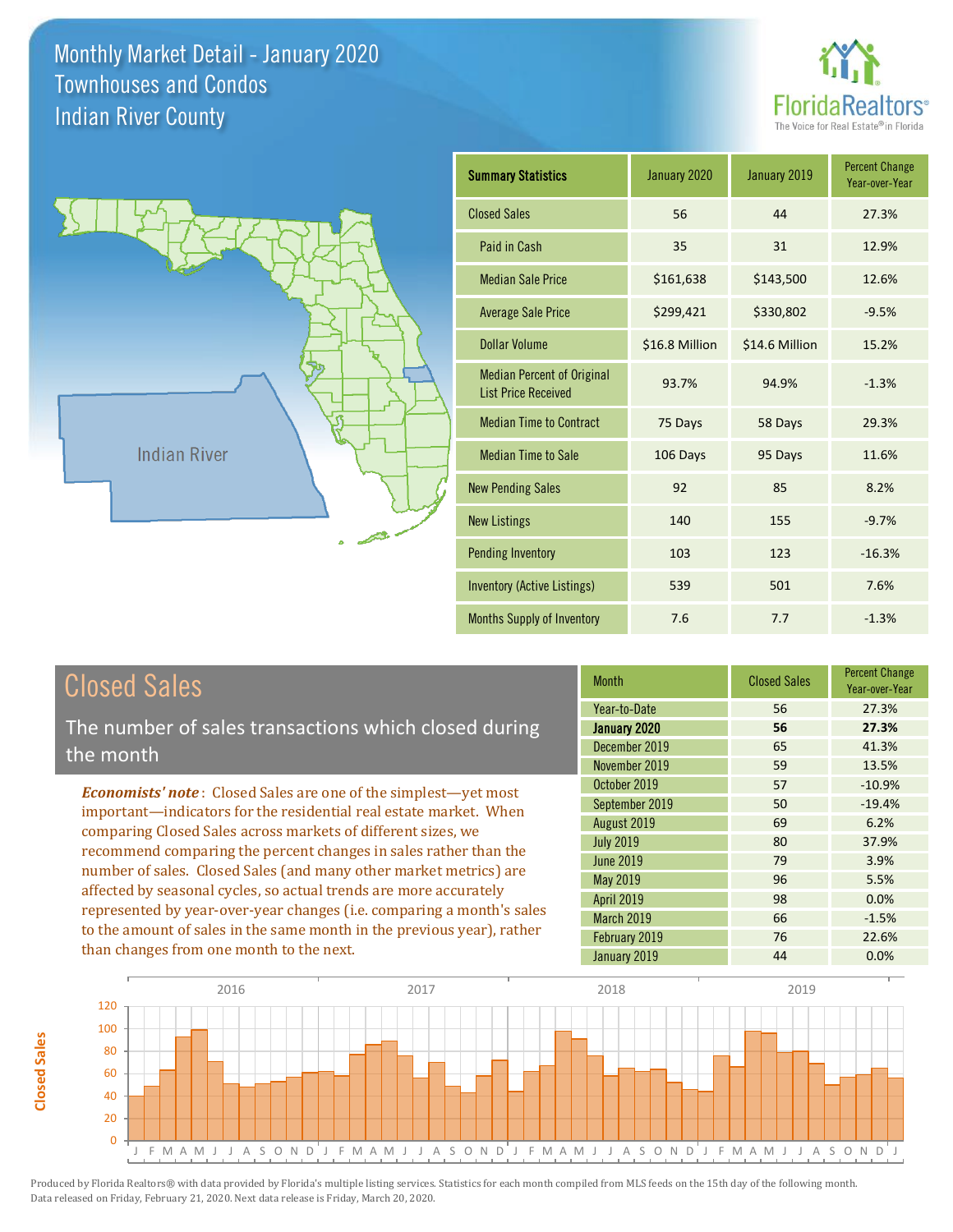this statistic should be interpreted with care.



47 -4.1%

68 -9.3%

| Cash Sales                                                                     | <b>Month</b>     | <b>Cash Sales</b> | <b>Percent Change</b><br>Year-over-Year |
|--------------------------------------------------------------------------------|------------------|-------------------|-----------------------------------------|
|                                                                                | Year-to-Date     | 35                | 12.9%                                   |
| The number of Closed Sales during the month in which                           | January 2020     | 35                | 12.9%                                   |
| buyers exclusively paid in cash                                                | December 2019    | 45                | 45.2%                                   |
|                                                                                | November 2019    | 44                | 22.2%                                   |
|                                                                                | October 2019     | 34                | 3.0%                                    |
|                                                                                | September 2019   | 38                | 5.6%                                    |
| <b>Economists' note:</b> Cash Sales can be a useful indicator of the extent to | August 2019      | 49                | 28.9%                                   |
| which investors are participating in the market. Why? Investors are            | <b>July 2019</b> | 51                | 18.6%                                   |
| far more likely to have the funds to purchase a home available up front,       | June 2019        | 50                | $-10.7%$                                |
| whereas the typical homebuyer requires a mortgage or some other                | May 2019         | 72                | 12.5%                                   |

April 2019

March 2019

J F M A M J J A S O N D J F M A M J J A S O N D J F M A M J J A S O N D J F M A M J J A S O N D J 0 20 40 60 80 2016 2017 2018 2019

### Cash Sales as a Percentage of Closed Sales

form of financing. There are, of course, many possible exceptions, so

The percentage of Closed Sales during the month which were Cash Sales

*Economists' note* : This statistic is simply another way of viewing Cash Sales. The remaining percentages of Closed Sales (i.e. those not paid fully in cash) each month involved some sort of financing, such as mortgages, owner/seller financing, assumed loans, etc.

| <b>Month</b>      | <b>Percent of Closed</b><br>Sales Paid in Cash | <b>Percent Change</b><br>Year-over-Year |
|-------------------|------------------------------------------------|-----------------------------------------|
| Year-to-Date      | 62.5%                                          | $-11.3%$                                |
| January 2020      | 62.5%                                          | $-11.3%$                                |
| December 2019     | 69.2%                                          | 2.7%                                    |
| November 2019     | 74.6%                                          | 7.8%                                    |
| October 2019      | 59.6%                                          | 15.5%                                   |
| September 2019    | 76.0%                                          | 30.8%                                   |
| August 2019       | 71.0%                                          | 21.4%                                   |
| <b>July 2019</b>  | 63.8%                                          | $-13.9%$                                |
| June 2019         | 63.3%                                          | $-14.1%$                                |
| May 2019          | 75.0%                                          | 6.7%                                    |
| <b>April 2019</b> | 69.4%                                          | $-9.3%$                                 |
| <b>March 2019</b> | 71.2%                                          | $-2.6%$                                 |
| February 2019     | 75.0%                                          | 3.3%                                    |
| January 2019      | 70.5%                                          | $-24.4%$                                |

February 2019 **57** 26.7%

January 2019 **31** -24.4%

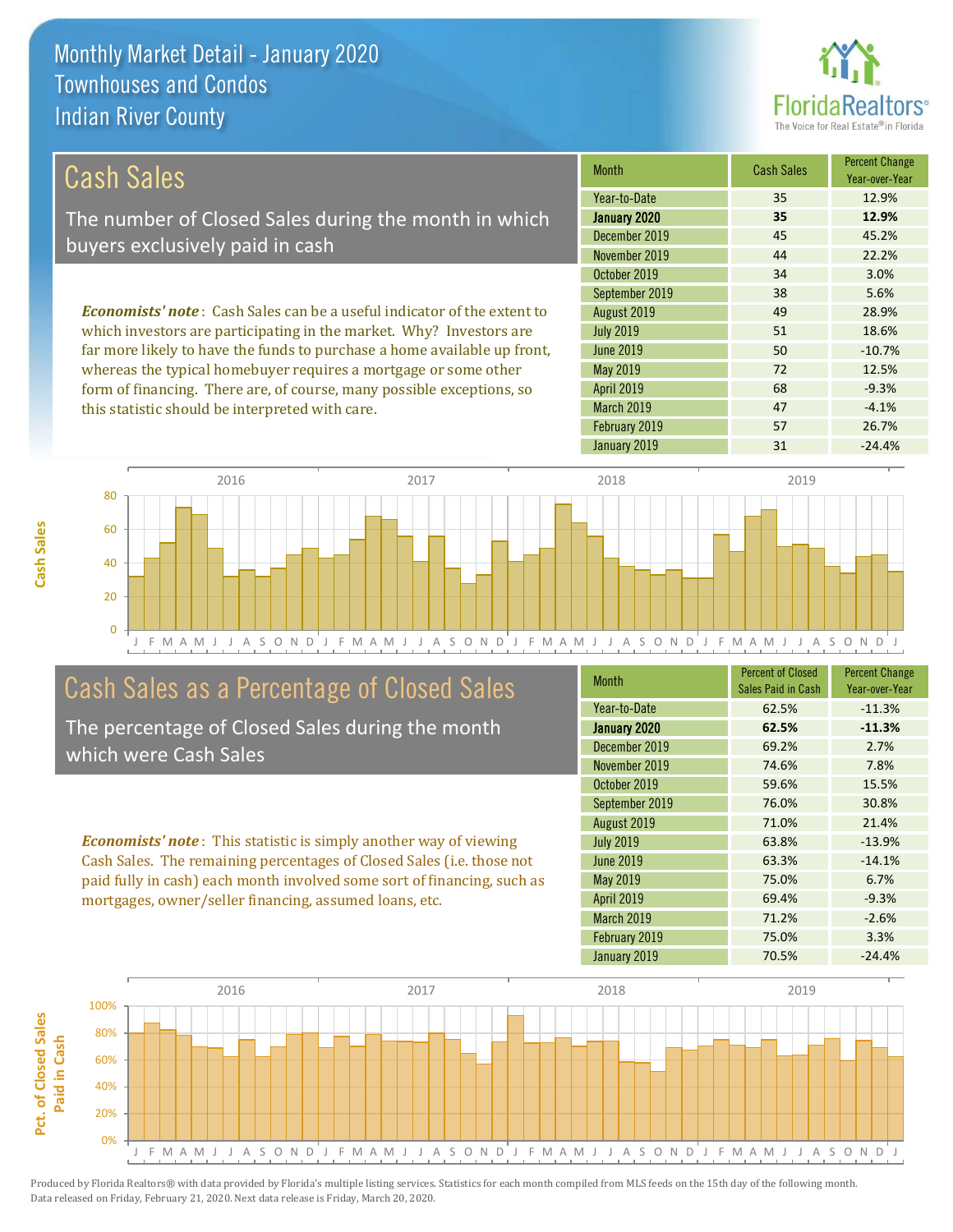

### Median Sale Price

The median sale price reported for the month (i.e. 50% of sales were above and 50% of sales were below)

*Economists' note* : Median Sale Price is our preferred summary statistic for price activity because, unlike Average Sale Price, Median Sale Price is not sensitive to high sale prices for small numbers of homes that may not be characteristic of the market area. Keep in mind that median price trends over time are not always solely caused by changes in the general value of local real estate. Median sale price only reflects the values of the homes that *sold* each month, and the mix of the types of homes that sell can change over time.

| <b>Month</b>     | <b>Median Sale Price</b> | <b>Percent Change</b><br>Year-over-Year |
|------------------|--------------------------|-----------------------------------------|
| Year-to-Date     | \$161,638                | 12.6%                                   |
| January 2020     | \$161,638                | 12.6%                                   |
| December 2019    | \$155,500                | 2.0%                                    |
| November 2019    | \$157,500                | $-5.1%$                                 |
| October 2019     | \$140,000                | $-11.4%$                                |
| September 2019   | \$153,500                | 7.9%                                    |
| August 2019      | \$155,000                | 2.0%                                    |
| <b>July 2019</b> | \$154,250                | 5.3%                                    |
| <b>June 2019</b> | \$152,900                | $-9.0%$                                 |
| May 2019         | \$204,000                | 45.7%                                   |
| April 2019       | \$184,250                | 7.1%                                    |
| March 2019       | \$175,000                | 34.6%                                   |
| February 2019    | \$143,750                | 10.6%                                   |
| January 2019     | \$143,500                | 12.5%                                   |



### Average Sale Price

The average sale price reported for the month (i.e. total sales in dollars divided by the number of sales)

*Economists' note* : Usually, we prefer Median Sale Price over Average Sale Price as a summary statistic for home prices. However, Average Sale Price does have its uses—particularly when it is analyzed alongside the Median Sale Price. For one, the relative difference between the two statistics can provide some insight into the market for higher-end homes in an area.

| <b>Month</b>      | <b>Average Sale Price</b> | <b>Percent Change</b><br>Year-over-Year |
|-------------------|---------------------------|-----------------------------------------|
| Year-to-Date      | \$299,421                 | $-9.5%$                                 |
| January 2020      | \$299,421                 | $-9.5%$                                 |
| December 2019     | \$322,464                 | 46.6%                                   |
| November 2019     | \$288,381                 | $-13.7%$                                |
| October 2019      | \$223,657                 | $-23.0%$                                |
| September 2019    | \$216,370                 | 4.0%                                    |
| August 2019       | \$211,180                 | $-9.7%$                                 |
| <b>July 2019</b>  | \$285,630                 | 29.3%                                   |
| <b>June 2019</b>  | \$298,420                 | 10.5%                                   |
| May 2019          | \$298,964                 | 44.5%                                   |
| <b>April 2019</b> | \$346,117                 | $-7.9%$                                 |
| March 2019        | \$309,866                 | 64.1%                                   |
| February 2019     | \$217,632                 | $-9.8%$                                 |
| January 2019      | \$330,802                 | 36.9%                                   |



Produced by Florida Realtors® with data provided by Florida's multiple listing services. Statistics for each month compiled from MLS feeds on the 15th day of the following month. Data released on Friday, February 21, 2020. Next data release is Friday, March 20, 2020.

**Average Sale Price**

**Average Sale Price**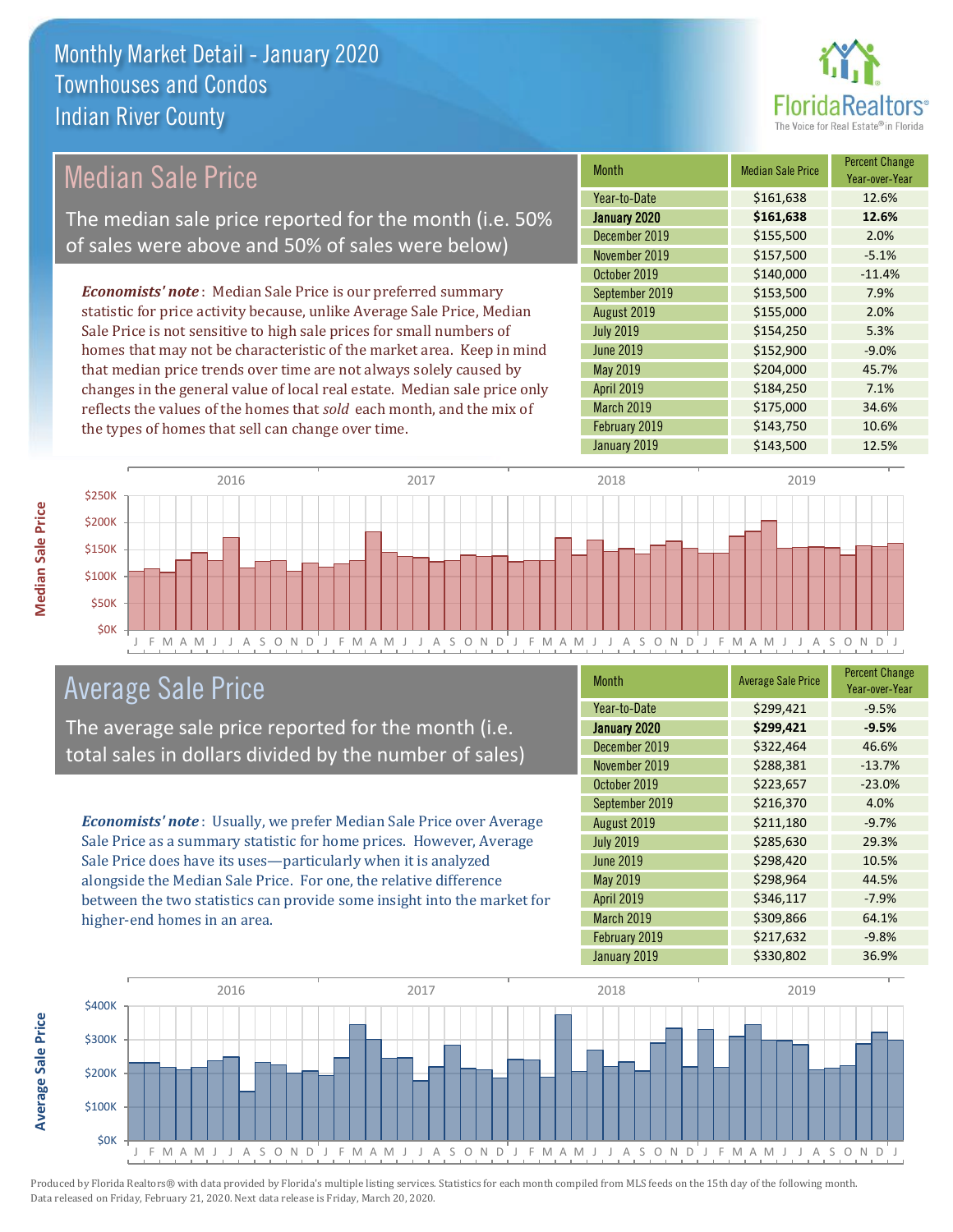

Year-over-Year

### ollar Volume

The sum of the sale prices for all sales which closed during the month

*Economists' note* : Dollar Volume is simply the sum of all sale prices in a given time period, and can quickly be calculated by multiplying Closed Sales by Average Sale Price. It is a strong indicator of the health of the real estate industry in a market, and is of particular interest to real estate professionals, investors, analysts, and government agencies. Potential home sellers and home buyers, on the other hand, will likely be better served by paying attention to trends in the two components of Dollar Volume (i.e. sales and prices) individually.



## Median Percent of Original List Price Received

The median of the sale price (as a percentage of the original list price) across all properties selling during the month

*Economists' note* : The Median Percent of Original List Price Received is useful as an indicator of market recovery, since it typically rises as buyers realize that the market may be moving away from them and they need to match the selling price (or better it) in order to get a contract on the house. This is usually the last measure to indicate a market has shifted from down to up, so it is what we would call a *lagging* indicator.

| <b>Month</b>      | Med. Pct. of Orig.<br><b>List Price Received</b> | <b>Percent Change</b><br>Year-over-Year |
|-------------------|--------------------------------------------------|-----------------------------------------|
| Year-to-Date      | 93.7%                                            | $-1.3%$                                 |
| January 2020      | 93.7%                                            | $-1.3%$                                 |
| December 2019     | 94.5%                                            | 1.5%                                    |
| November 2019     | 93.7%                                            | $-0.7%$                                 |
| October 2019      | 94.3%                                            | 0.0%                                    |
| September 2019    | 93.2%                                            | $-0.6%$                                 |
| August 2019       | 92.6%                                            | $-2.0%$                                 |
| <b>July 2019</b>  | 93.1%                                            | $-0.6%$                                 |
| <b>June 2019</b>  | 92.4%                                            | $-1.1%$                                 |
| May 2019          | 93.8%                                            | $-1.7%$                                 |
| <b>April 2019</b> | 93.6%                                            | $-2.2%$                                 |
| March 2019        | 93.2%                                            | $-1.9%$                                 |
| February 2019     | 93.9%                                            | 0.0%                                    |
| January 2019      | 94.9%                                            | $-0.3%$                                 |

May 2019 **\$28.7 Million** 52.4%

October 2019 **\$12.7 Million** -31.4% September 2019 **\$10.8 Million** -16.1% August 2019 **\$14.6 Million** -4.2% July 2019 **\$22.9 Million** 78.3% June 2019 **\$23.6 Million** 14.9%

December 2019 \$21.0 Million 107.1% November 2019 **\$17.0 Million** -2.1%

January 2020 **\$16.8 Million 15.2%** Year-to-Date \$16.8 Million 15.2%

Month **Dollar Volume** Percent Change

February 2019 **\$16.5 Million** 10.6%

\$20.5 Million 61.6%

\$33.9 Million -7.9%

April 2019

March 2019

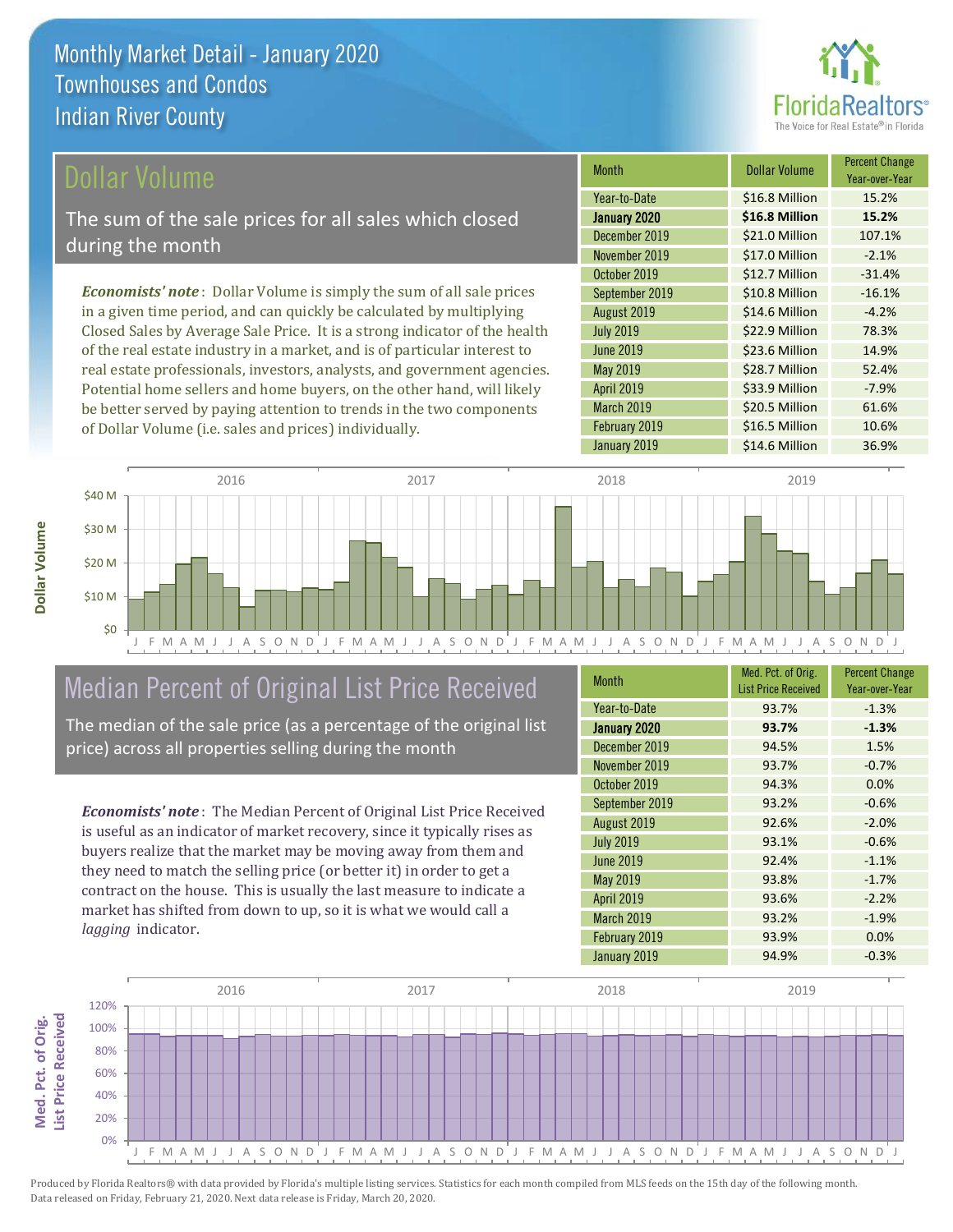

## Median Time to Contract

The median number of days between the listing date and contract date for all Closed Sales during the month

*Economists' note* : Like Time to Sale, Time to Contract is a measure of the length of the home selling process calculated for sales which closed during the month. The difference is that Time to Contract measures the number of days between the initial listing of a property and the signing of the contract which eventually led to the closing of the sale. When the gap between Median Time to Contract and Median Time to Sale grows, it is usually a sign of longer closing times and/or declining numbers of cash sales.

| <b>Month</b>     | <b>Median Time to</b><br>Contract | <b>Percent Change</b><br>Year-over-Year |
|------------------|-----------------------------------|-----------------------------------------|
| Year-to-Date     | 75 Days                           | 29.3%                                   |
| January 2020     | 75 Days                           | 29.3%                                   |
| December 2019    | 41 Days                           | $-21.2%$                                |
| November 2019    | 64 Days                           | $-5.9%$                                 |
| October 2019     | 52 Days                           | $-44.1%$                                |
| September 2019   | 106 Days                          | 158.5%                                  |
| August 2019      | 57 Days                           | $-5.0%$                                 |
| <b>July 2019</b> | 84 Days                           | $-2.3%$                                 |
| <b>June 2019</b> | 50 Days                           | 31.6%                                   |
| <b>May 2019</b>  | 56 Days                           | 47.4%                                   |
| April 2019       | 40 Days                           | 8.1%                                    |
| March 2019       | 67 Days                           | 63.4%                                   |
| February 2019    | 79 Days                           | 79.5%                                   |
| January 2019     | 58 Days                           | 7.4%                                    |



### Median Time to Sale

The median number of days between the listing date and closing date for all Closed Sales during the month

*Economists' note* : Time to Sale is a measure of the length of the home selling process, calculated as the number of days between the initial listing of a property and the closing of the sale. *Median* Time to Sale is the amount of time the "middle" property selling this month was on the market. That is, 50% of homes selling this month took *less* time to sell, and 50% of homes took *more* time to sell. Median Time to Sale gives a more accurate picture than Average Time to Sale, which can be skewed upward by small numbers of properties taking an abnormally long time to sell.

| <b>Month</b>      | <b>Median Time to Sale</b> | <b>Percent Change</b><br>Year-over-Year |
|-------------------|----------------------------|-----------------------------------------|
| Year-to-Date      | 106 Days                   | 11.6%                                   |
| January 2020      | 106 Days                   | 11.6%                                   |
| December 2019     | 76 Days                    | $-14.6%$                                |
| November 2019     | 99 Days                    | $-13.9%$                                |
| October 2019      | 97 Days                    | $-24.2%$                                |
| September 2019    | 161 Days                   | 98.8%                                   |
| August 2019       | 86 Days                    | $-20.4%$                                |
| <b>July 2019</b>  | 128 Days                   | 4.9%                                    |
| <b>June 2019</b>  | 93 Days                    | 14.8%                                   |
| May 2019          | 99 Days                    | 20.7%                                   |
| <b>April 2019</b> | 88 Days                    | 11.4%                                   |
| March 2019        | 101 Days                   | 31.2%                                   |
| February 2019     | 101 Days                   | 27.8%                                   |
| January 2019      | 95 Days                    | 0.0%                                    |

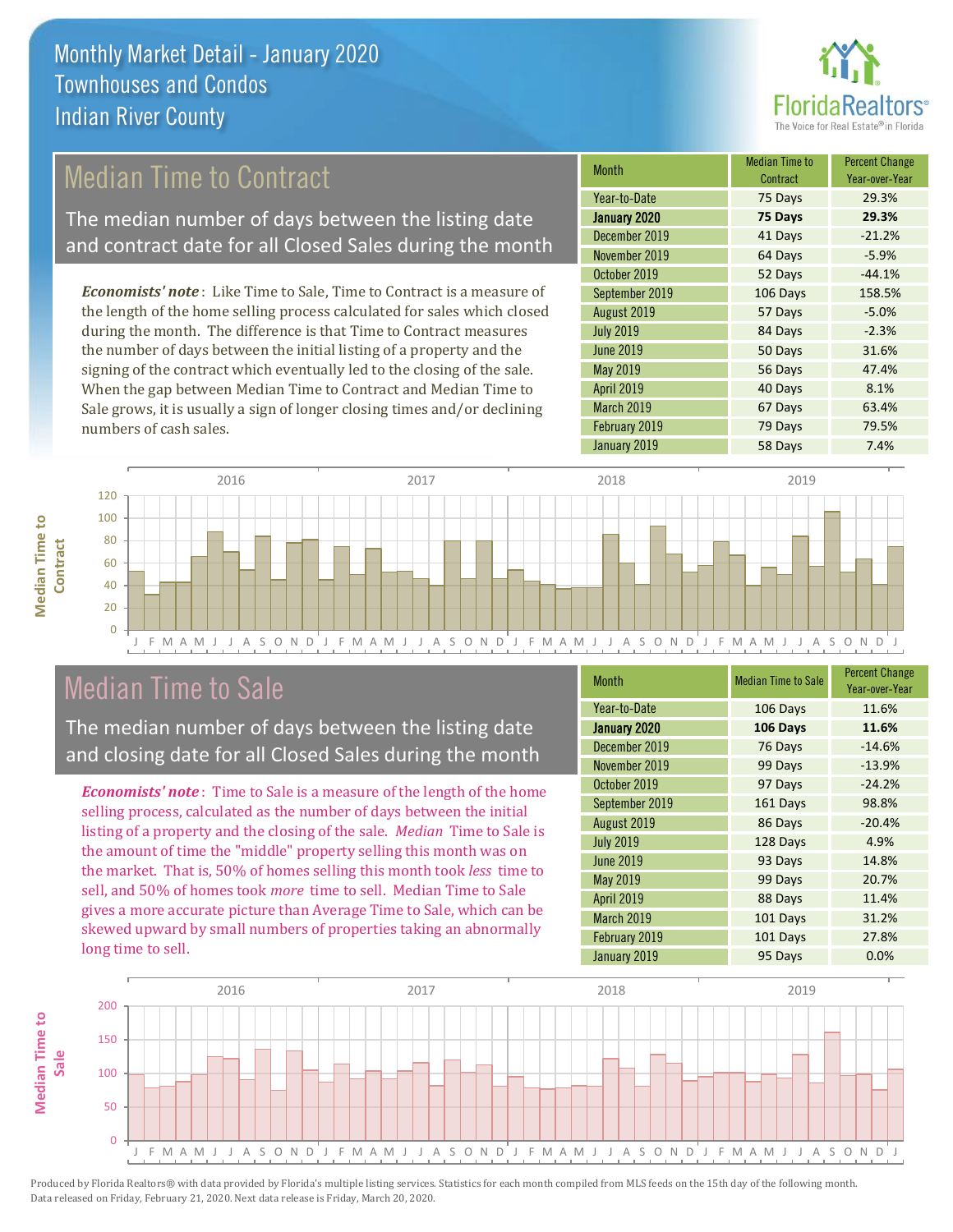

| New Pending Sales                                                              | <b>Month</b>      | <b>New Pending Sales</b> | <b>Percent Change</b><br>Year-over-Year |
|--------------------------------------------------------------------------------|-------------------|--------------------------|-----------------------------------------|
|                                                                                | Year-to-Date      | 92                       | 8.2%                                    |
| The number of listed properties that went under                                | January 2020      | 92                       | 8.2%                                    |
| contract during the month                                                      | December 2019     | 57                       | 18.8%                                   |
|                                                                                | November 2019     | 55                       | $-5.2%$                                 |
|                                                                                | October 2019      | 73                       | 62.2%                                   |
| <b>Economists' note</b> : Because of the typical length of time it takes for a | September 2019    | 55                       | 12.2%                                   |
| sale to close, economists consider Pending Sales to be a decent                | August 2019       | 63                       | $-21.3%$                                |
| indicator of potential future Closed Sales. It is important to bear in         | <b>July 2019</b>  | 67                       | 13.6%                                   |
| mind, however, that not all Pending Sales will be closed successfully.         | June 2019         | 71                       | 6.0%                                    |
| So, the effectiveness of Pending Sales as a future indicator of Closed         | May 2019          | 91                       | 15.2%                                   |
| Sales is susceptible to changes in market conditions such as the               | <b>April 2019</b> | 91                       | $-2.2%$                                 |



# New Listings

distressed properties for sale.

The number of properties put onto the market during the month

availability of financing for homebuyers and the inventory of

*Economists' note* : New Listings tend to rise in delayed response to increasing prices, so they are often seen as a lagging indicator of market health. As prices rise, potential sellers raise their estimations of value—and in the most recent cycle, rising prices have freed up many potential sellers who were previously underwater on their mortgages. Note that in our calculations, we take care to not include properties that were recently taken off the market and quickly relisted, since these are not really *new* listings.

| <b>Month</b>     | <b>New Listings</b> | <b>Percent Change</b><br>Year-over-Year |
|------------------|---------------------|-----------------------------------------|
| Year-to-Date     | 140                 | $-9.7%$                                 |
| January 2020     | 140                 | $-9.7%$                                 |
| December 2019    | 81                  | 11.0%                                   |
| November 2019    | 123                 | 11.8%                                   |
| October 2019     | 132                 | 28.2%                                   |
| September 2019   | 65                  | $-8.5%$                                 |
| August 2019      | 85                  | $-18.3%$                                |
| <b>July 2019</b> | 84                  | 29.2%                                   |
| <b>June 2019</b> | 72                  | 2.9%                                    |
| May 2019         | 82                  | 9.3%                                    |
| April 2019       | 114                 | $-2.6%$                                 |
| March 2019       | 137                 | 7.0%                                    |
| February 2019    | 125                 | $-13.2%$                                |
| January 2019     | 155                 | 23.0%                                   |

January 2019 **85** 2.4%

March 2019 **96** -6.8% February 2019 78 -12.4%



Produced by Florida Realtors® with data provided by Florida's multiple listing services. Statistics for each month compiled from MLS feeds on the 15th day of the following month. Data released on Friday, February 21, 2020. Next data release is Friday, March 20, 2020.

**New Listings**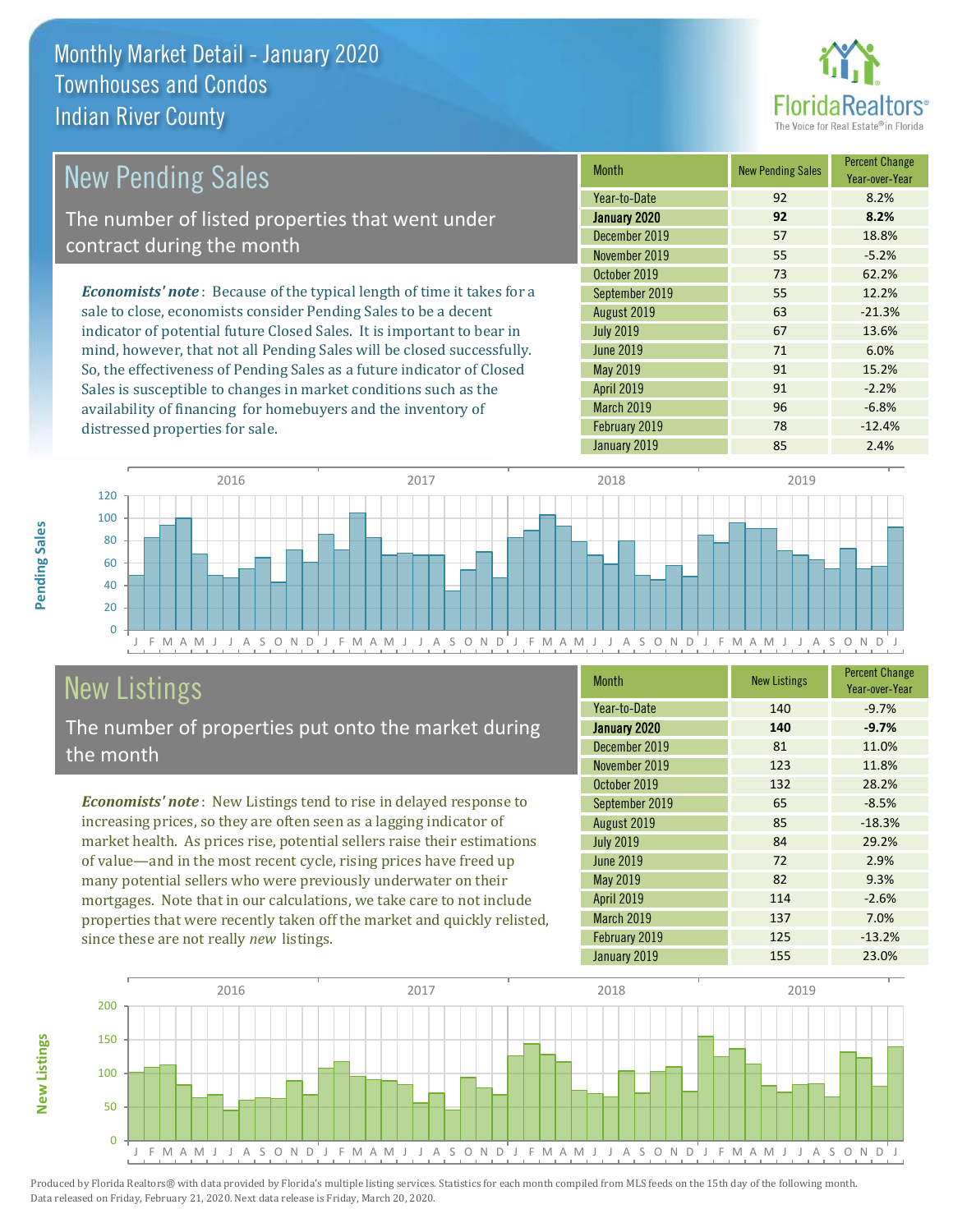

# Inventory (Active Listings) The number of property listings active at the end of the month

*Economists' note* : There are a number of ways to define and calculate Inventory. Our method is to simply count the number of active listings on the last day of the month, and hold this number to compare with the same month the following year. Inventory rises when New Listings are outpacing the number of listings that go off-market (regardless of whether they actually sell). Likewise, it falls when New Listings aren't keeping up with the rate at which homes are going off-market.

| Month                    | Inventory | <b>Percent Change</b><br>Year-over-Year |
|--------------------------|-----------|-----------------------------------------|
| <b>YTD (Monthly Avg)</b> | 539       | 7.6%                                    |
| January 2020             | 539       | 7.6%                                    |
| December 2019            | 539       | 21.7%                                   |
| November 2019            | 511       | 12.8%                                   |
| October 2019             | 456       | 9.1%                                    |
| September 2019           | 418       | 14.5%                                   |
| August 2019              | 430       | 17.2%                                   |
| <b>July 2019</b>         | 443       | 26.2%                                   |
| <b>June 2019</b>         | 463       | 28.6%                                   |
| <b>May 2019</b>          | 517       | 27.0%                                   |
| April 2019               | 539       | 27.4%                                   |
| March 2019               | 530       | 27.7%                                   |
| February 2019            | 537       | 27.6%                                   |
| January 2019             | 501       | 35.8%                                   |



# Months Supply of Inventory

An estimate of the number of months it will take to deplete the current Inventory given recent sales rates

*Economists' note* : MSI is a useful indicator of market conditions. The benchmark for a balanced market (favoring neither buyer nor seller) is 5.5 months of inventory. Anything higher is traditionally a buyers' market, and anything lower is a sellers' market. There is no single accepted way of calculating MSI. A common method is to divide current Inventory by the most recent month's Closed Sales count, but this count is a usually poor predictor of future Closed Sales due to seasonal cycles. To eliminate seasonal effects, we use the 12-month average of monthly Closed Sales instead.

| <b>Month</b>             | <b>Months Supply</b> | <b>Percent Change</b><br>Year-over-Year |
|--------------------------|----------------------|-----------------------------------------|
| <b>YTD (Monthly Avg)</b> | 7.6                  | $-1.3%$                                 |
| January 2020             | 7.6                  | $-1.3%$                                 |
| December 2019            | 7.7                  | 13.2%                                   |
| November 2019            | 7.5                  | 11.9%                                   |
| October 2019             | 6.7                  | 9.8%                                    |
| September 2019           | 6.1                  | 10.9%                                   |
| August 2019              | 6.2                  | 10.7%                                   |
| <b>July 2019</b>         | 6.4                  | 20.8%                                   |
| <b>June 2019</b>         | 6.9                  | 25.5%                                   |
| <b>May 2019</b>          | 7.7                  | 24.2%                                   |
| <b>April 2019</b>        | 8.1                  | 24.6%                                   |
| <b>March 2019</b>        | 8.0                  | 23.1%                                   |
| February 2019            | 8.1                  | 24.6%                                   |
| January 2019             | 7.7                  | 35.1%                                   |



**Inventory**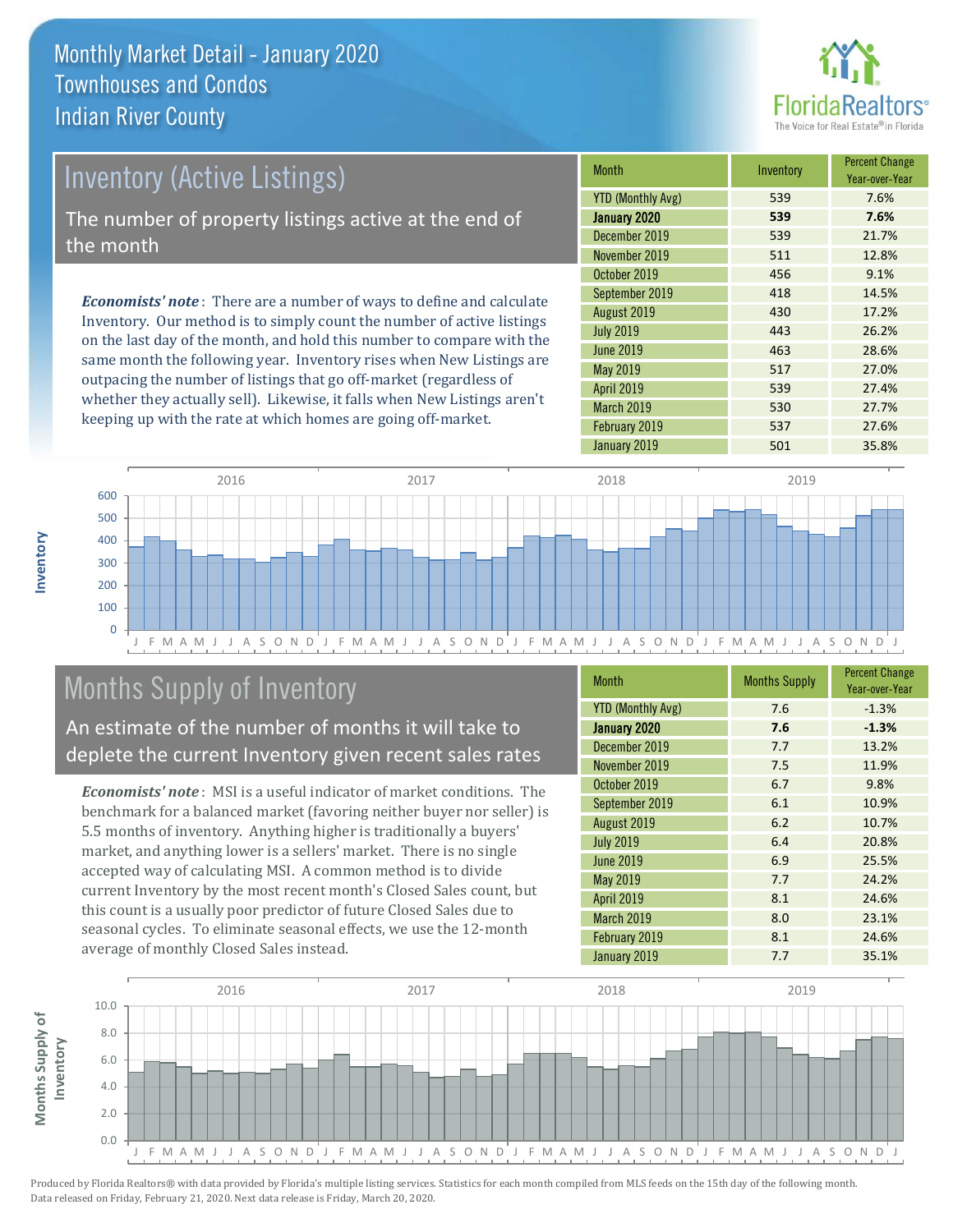

# Closed Sales by Sale Price

The number of sales transactions which closed during the month

*Economists' note:* Closed Sales are one of the simplest—yet most important—indicators for the residential real estate market. When comparing Closed Sales across markets of different sizes, we recommend comparing the percent changes in sales rather than the number of sales. Closed Sales (and many other market metrics) are affected by seasonal cycles, so actual trends are more accurately represented by year-over-year changes (i.e. comparing a month's sales to the amount of sales in the same month in the previous year), rather than changes from one month to the next.

| <b>Sale Price</b>     | <b>Closed Sales</b> | <b>Percent Change</b><br>Year-over-Year |
|-----------------------|---------------------|-----------------------------------------|
| Less than \$50,000    | $\mathbf{1}$        | N/A                                     |
| $$50,000 - $99,999$   | 7                   | $-22.2%$                                |
| $$100,000 - $149,999$ | 13                  | $-18.8%$                                |
| $$150,000 - $199,999$ | 10                  | 400.0%                                  |
| \$200,000 - \$249,999 | 5                   | 150.0%                                  |
| \$250,000 - \$299,999 | 6                   | 500.0%                                  |
| \$300,000 - \$399,999 | 4                   | 0.0%                                    |
| \$400,000 - \$599,999 | 6                   | 500.0%                                  |
| \$600,000 - \$999,999 | 1                   | $-80.0%$                                |
| \$1,000,000 or more   | 3                   | $-25.0%$                                |



### Median Time to Contract by Sale Price The median number of days between the listing date and contract date for all Closed Sales during the month

*Economists' note* : Like Time to Sale, Time to Contract is a measure of the length of the home selling process calculated for sales which closed during the month. The difference is that Time to Contract measures the number of days between the initial listing of a property and the signing of the contract which eventually led to the closing of the sale. When the gap between Median Time to Contract and Median Time to Sale grows, it is usually a sign of longer closing times and/or declining numbers of cash sales.

| <b>Sale Price</b>     | <b>Median Time to</b><br>Contract | <b>Percent Change</b><br>Year-over-Year |
|-----------------------|-----------------------------------|-----------------------------------------|
| Less than \$50,000    | 154 Days                          | N/A                                     |
| $$50,000 - $99,999$   | 101 Days                          | 165.8%                                  |
| $$100,000 - $149,999$ | 47 Days                           | $-33.8%$                                |
| \$150,000 - \$199,999 | 42 Days                           | $-58.4%$                                |
| \$200,000 - \$249,999 | 54 Days                           | $-88.2%$                                |
| \$250,000 - \$299,999 | 54 Days                           | $-81.6%$                                |
| \$300,000 - \$399,999 | 160 Days                          | 15.1%                                   |
| \$400,000 - \$599,999 | 369 Days                          | 1217.9%                                 |
| \$600,000 - \$999,999 | 109 Days                          | 153.5%                                  |
| \$1,000,000 or more   | 508 Days                          | 1236.8%                                 |

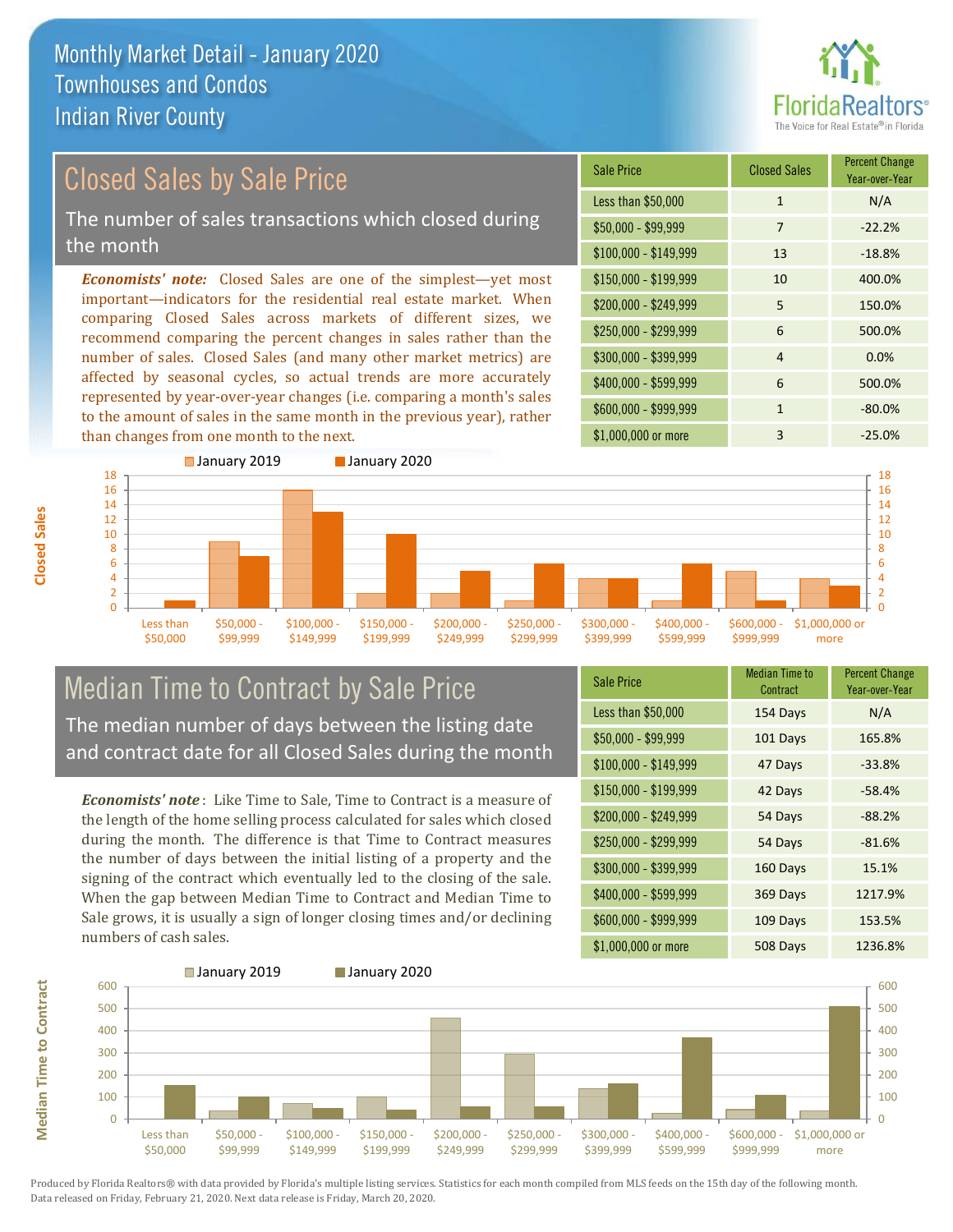

# New Listings by Initial Listing Price

The number of properties put onto the market during the month

*Economists' note:* New Listings tend to rise in delayed response to increasing prices, so they are often seen as a lagging indicator of market health. As prices rise, potential sellers raise their estimations of value—and in the most recent cycle, rising prices have freed up many potential sellers who were previously underwater on their mortgages. Note that in our calculations, we take care to not include properties that were recently taken off the market and quickly relisted, since these are not really *new* listings.

| <b>Initial Listing Price</b> | <b>New Listings</b> | <b>Percent Change</b><br>Year-over-Year |
|------------------------------|---------------------|-----------------------------------------|
| Less than \$50,000           | $\Omega$            | N/A                                     |
| $$50,000 - $99,999$          | 15                  | $-40.0%$                                |
| $$100,000 - $149,999$        | 38                  | 11.8%                                   |
| $$150,000 - $199,999$        | 18                  | 50.0%                                   |
| \$200,000 - \$249,999        | 15                  | 87.5%                                   |
| \$250,000 - \$299,999        | 9                   | 12.5%                                   |
| \$300,000 - \$399,999        | 15                  | $-6.3%$                                 |
| \$400,000 - \$599,999        | 12                  | $-42.9%$                                |
| \$600,000 - \$999,999        | 9                   | $-55.0%$                                |
| \$1,000,000 or more          | 9                   | $-18.2%$                                |



### Inventory by Current Listing Price The number of property listings active at the end of the month

*Economists' note* : There are a number of ways to define and calculate Inventory. Our method is to simply count the number of active listings on the last day of the month, and hold this number to compare with the same month the following year. Inventory rises when New Listings are outpacing the number of listings that go off-market (regardless of whether they actually sell). Likewise, it falls when New Listings aren't keeping up with the rate at which homes are going off-market.

| <b>Current Listing Price</b> | Inventory | <b>Percent Change</b><br>Year-over-Year |
|------------------------------|-----------|-----------------------------------------|
| Less than \$50,000           | 0         | N/A                                     |
| $$50,000 - $99,999$          | 64        | 36.2%                                   |
| \$100,000 - \$149,999        | 94        | 42.4%                                   |
| $$150,000 - $199,999$        | 55        | $-9.8%$                                 |
| \$200,000 - \$249,999        | 37        | 19.4%                                   |
| \$250,000 - \$299,999        | 49        | 2.1%                                    |
| \$300,000 - \$399,999        | 78        | 39.3%                                   |
| \$400,000 - \$599,999        | 64        | $-20.0%$                                |
| \$600,000 - \$999,999        | 57        | $-18.6%$                                |
| \$1,000,000 or more          | 41        | $-2.4%$                                 |



Produced by Florida Realtors® with data provided by Florida's multiple listing services. Statistics for each month compiled from MLS feeds on the 15th day of the following month. Data released on Friday, February 21, 2020. Next data release is Friday, March 20, 2020.

**Inventory**